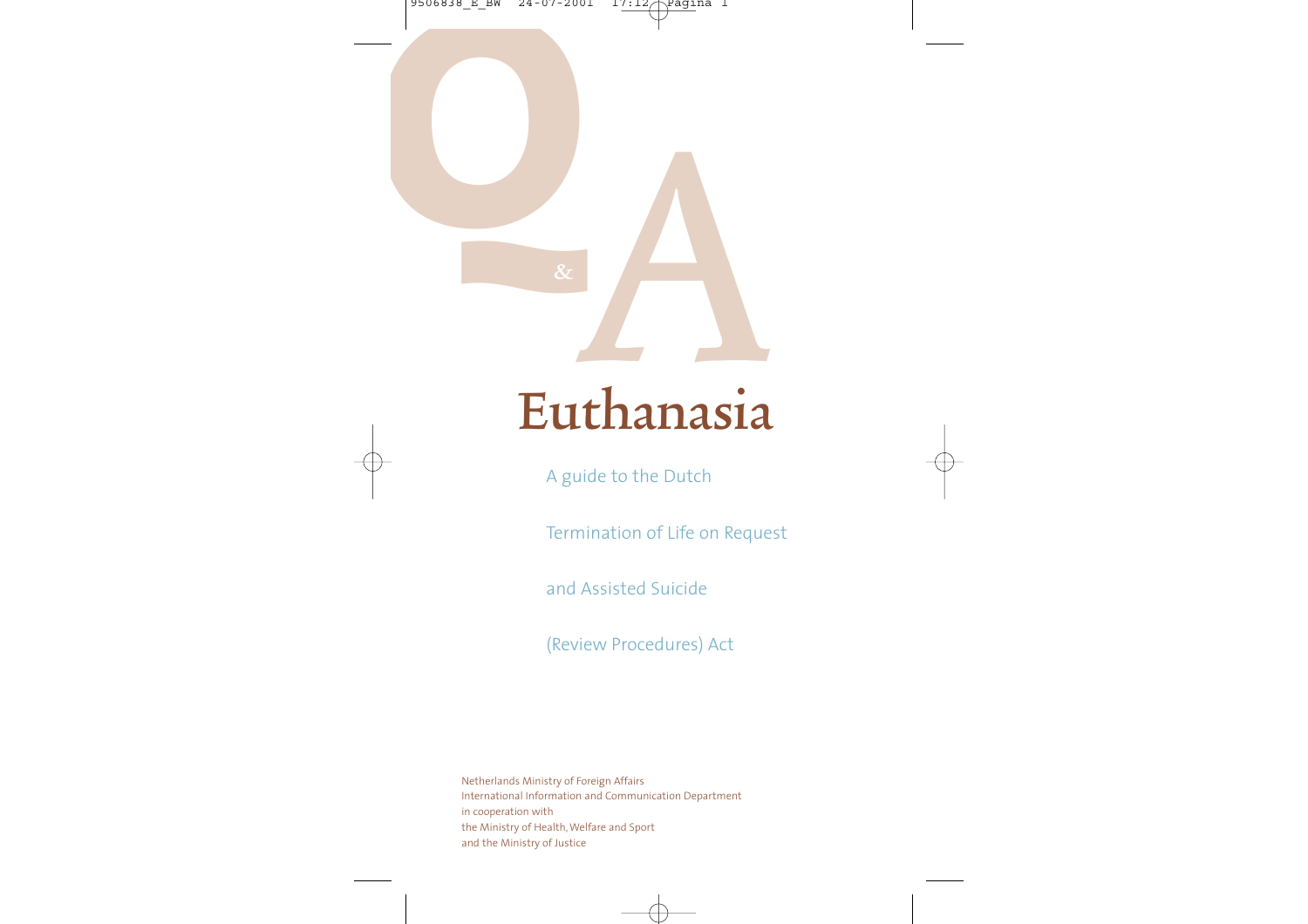<sup>A</sup>**Q**&

### **QUESTIONS**

- **Q 1. Why legislate on euthanasia?**
- **Q 2. Are doctors now no longer punished for performing euthanasia?**
- **Q 3. What are the criteria for assessing whether a doctor has acted with due care?**
- **Q 4. Do doctors in the Netherlands always comply with requests for euthanasia?**
- **Q 5. Are doctors obliged to comply with requests for euthanasia?**
- **Q 6. Why do patients request euthanasia if good palliative and terminal care is available?**
- **Q 7. What is the notification procedure?**
- **Q 8. What is the procedure for consulting an independent physician?**
- **Q 9. Who sits on the regional review committees and how do they operate?**
- **Q 10. Does a written directive have the same status as an oral request?**
- **Q 11. What is the definition of "unbearable suffering with no prospect of improvement"?**
- **Q 12. Does "unbearable suffering" include psychological suffering?**
- **Q 13. Can euthanasia be performed in cases of dementia?**
- **Q 14. But is it not the duty of the doctor to preserve life?**
- **Q 15. Can people come from other countries to seek euthanasia in the Netherlands?**
- **Q 16. Can a minor request euthanasia?**
- **Q 17. Is Dutch law on euthanasia compatible with international conventions guaranteeing the right to life?**
- **Q 18. How willing were doctors to notify cases of euthanasia in 1990-1999?**

### **Appendices:**

- **I. Provisions quoted from: the Dutch Termination of Life on Request and Assisted Suicide (Review Procedures) Act (Senate, session 2000-2001, 26 691, no. 137)** (debated in the Senate of the States General on 10 April 2001; due to enter into force on a date yet to be decided)
- **II. Statistics from:**
	- **the 1996 evaluation of the euthanasia notification procedure, and - the 2000 annual report of the regional euthanasia review committees**
- 
- **III. Model report for use by doctor following euthanasia or assisted suicide**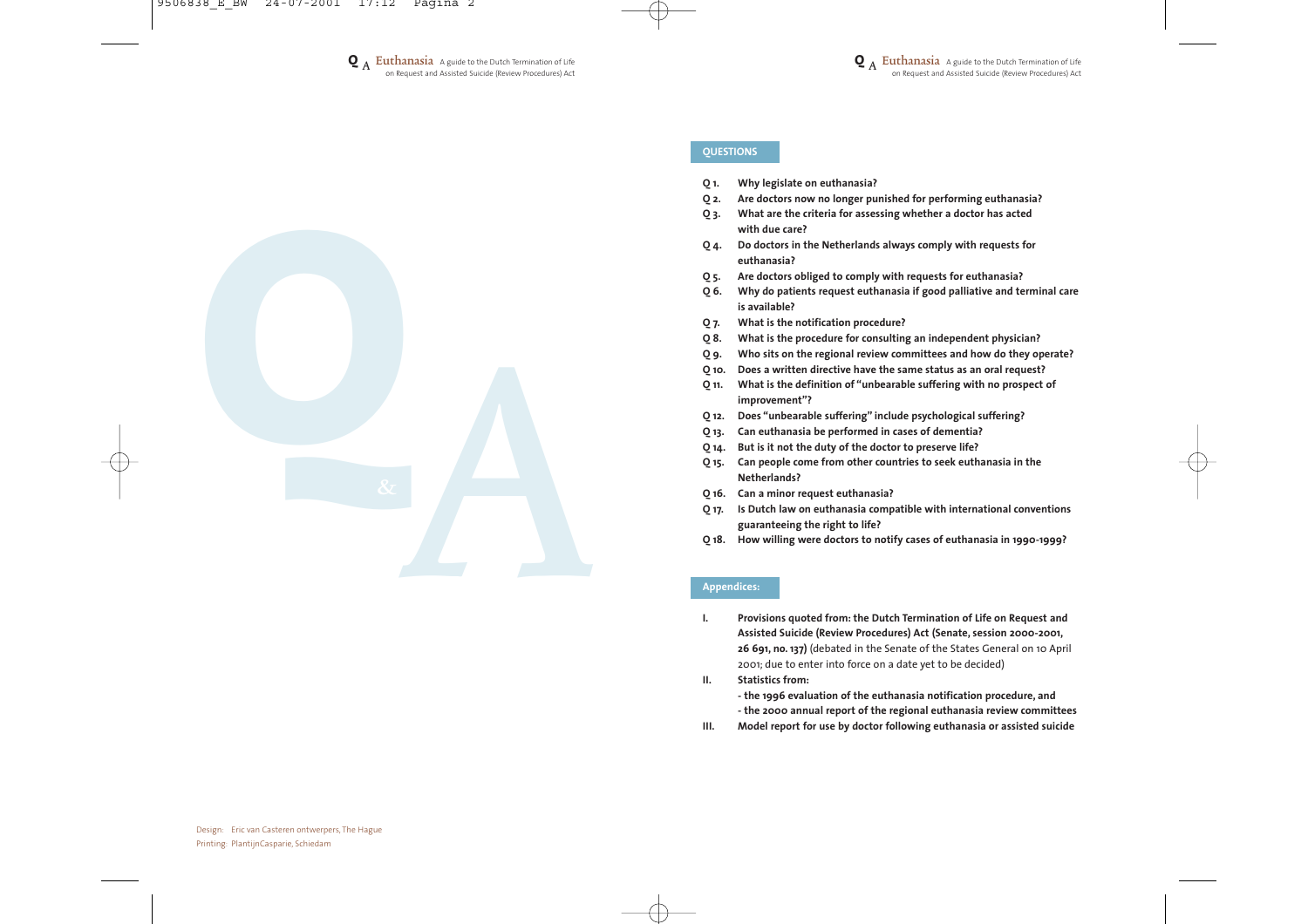1

4

nds, euthanasia is understood to mea<br>he request of a patient. The Dutch governed that euthanasia happens. The c<br>minal liability for euthanasia should l<br>road political and public debate for tl<br>n the Criminal Code of a speci Q A Euthanasia Aguide to the Dutch Termination of Life<br>
on Request and Assisted Suicide (Review Procedures) Act<br> **Why legislate on euthanasia?**<br>
In the Netherlands, cuthanasia is understood to mean termination of life<br>
by the subject of broad political and public debate for the past thirty years.

The inclusion in the Criminal Code of a special ground for exemption from criminal liability means that doctors who terminate life on request or assist in a patient's suicide can no longer be prosecuted, provided they satisfy the statutory due care criteria (see  $Q_3$ ) and notify death by non-natural causes to the appropriate regional euthanasia review committee (see Q 9).

The main aim of the policy is to bring matters into the open, to apply uniform criteria in assessing every case in which a doctor terminates life, and hence to ensure that maximum care is exercised in such cases.

**Pain, degradation and the longing to die with dignity are the main reasons why patients request euthanasia. Doctors in the Netherlands and in many other countries are increasingly faced with decisions about end-of-life issues. The population is ageing, considerable advances have been made with life-prolonging treatments, and cancer is claiming a rising proportion of victims. Euthanasia does not mean simply desisting from treatment when further intervention is pointless and allowing nature to take its course. This is accepted medical practice, as is the administration of drugs necessary to relieve pain even in the knowledge that they will have the side effect of hastening death. People in the Netherlands do not reques<sup>t</sup> euthanasia out of concern at the cost of treatment, since everyone is fully insured under the social security system.**

**Are doctors now no longer punished for performing euthanasia?**

2

5

mination of life on request and assiste<br>
e, but the Criminal Code has been an<br>
iability if they report their actions and<br>
e care criteria formulated in the Act. T<br>
ssessed by review committees (appoin<br>
Minister of Health, **Salta de Salta de la performit de la performit de la performit de la performit de la performit de la performit de la performit de la performancière de la performancière de la performancière de la performancière de la perf** Euthanasia (termination of life on request and assisted suicide) is still a criminal offence, but the Criminal Code has been amended to exempt doctors from criminal liability if they report their actions and show that they have satisfied the due care criteria formulated in the Act. The actions of doctors in such cases are assessed by review committees (appointed by the Minister of Justice and the Minister of Health, Welfare and Sport), which focus in particular on the medical and decision-making procedures followed by the doctor. Where a doctor has reported a case and a review committee has decided on the basis of his report that he has acted with due care, the Public Prosecution Service will not be informed and no further action will be taken. But where a review committee finds that a doctor has failed to satisfy the statutory due care criteria, the case will be notified to the Public Prosecution Service and the Health Inspectorate. These two bodies will then consider whether the doctor should be prosecuted (see Q 7).

> **The aim of exempting doctors from prosecution is to ensure that they no longer feel like criminals and can act openly and honestly in relation to requests for euthanasia, provided that their decision-making and medical procedures satisfy the statutory due care criteria. The requirement of prior consultation with a physician who is not otherwise involved in the case and the review procedures constitute important safeguards for patients voluntarily requesting euthanasia in circumstances where they face unbearable suffering with no prospect of improvement.**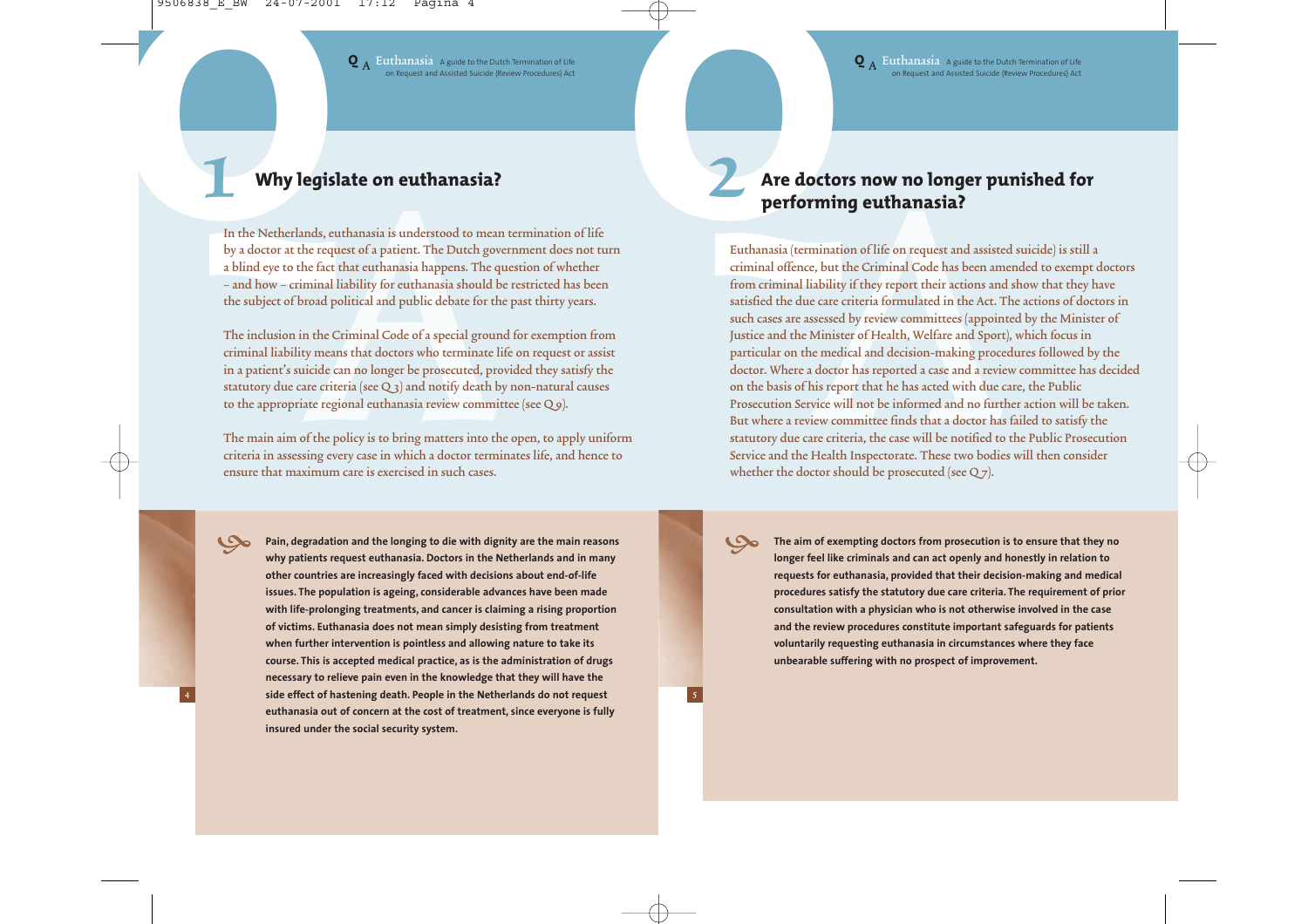# <sup>A</sup>**<sup>Q</sup>** <sup>A</sup>**QWhat are the criteria for assessing whether a doctor has acted with due care?** When dealing with a patient's request for euthanasia, doctors must observe the following due care criteria. They must: a. be satisfied that the patient's request is voluntary and well-considered; b. be satisfied that the patient's suffering is unbearable and that there is no prospect of improvement; c. inform the patient of his or her situation and further prognosis; d. discuss the situation with the patient and come to the joint conclusion that there is no other reasonable solution; e. consult at least one other physician with no connection to the case, who must then see the patient and state in writing that the attending

3

6

- 
- 
- 
- 
- physician has satisfied the due care criteria listed in the four points above;
- f. exercise due medical care and attention in terminating the patient's life or assisting in his/her suicide.

**Since 1 November 1998, regional review committees have been assessing whether doctors' actions satisfy the criteria which are now stated in section 2 of the Termination of Life on Request and Assisted Suicide (Review Procedures) Act** (see appendix I)**.**

**Another important, basic principle established in case law is the existence of a close doctor-patient relationship. A doctor may only perform euthanasia on a patient in his care. He must know the patient well enough to be able to assess whether the request for euthanasia is both voluntary and well-considered, and whether his suffering is unbearable and without prospect of improvement.**

**Q** A Euthanasia A guide to the Dutch Termination of Life<br>on Request and Assisted Suicide (Review Procedures) Act

### **Do doctors in the Netherlands always comply with requests for euthanasia?** 4

No. Two thirds of the requests for euthanasia that are put to doctors are refused. Treatment frequently provides relief, while some patients enter the terminal stage of their illness before a decision has been reached.

7

**Doctors are not obliged to comply with requests for euthanasia. Experience shows that many patients find sufficient peace of mind in the knowledge that the doctor is prepared to perform euthanasia and that they ultimately die a natural death.**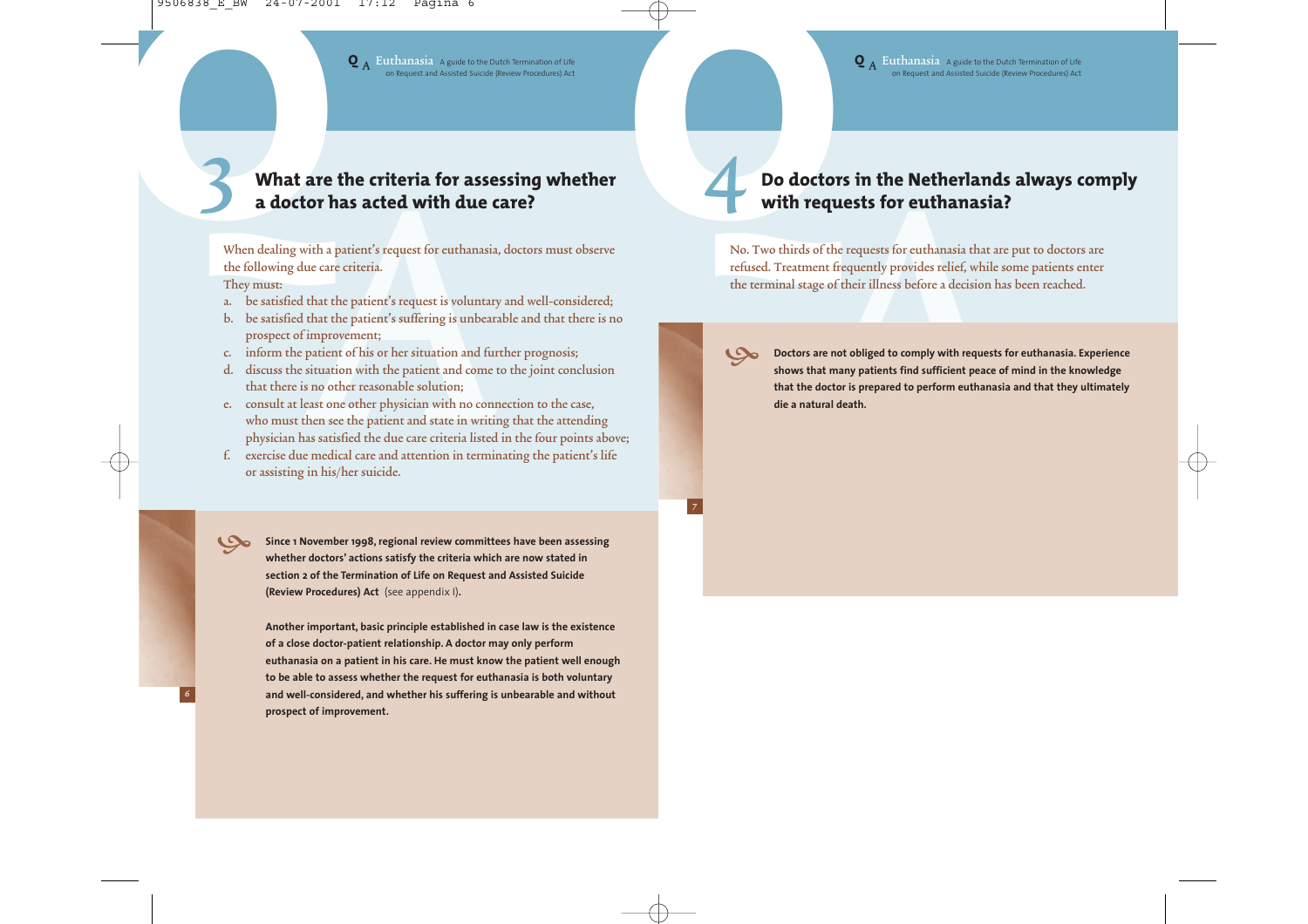**Q** A Euthanasia A guide to the Duth Termination of Life<br>on Request and Assisted Suicide (Review Procedures) Act<br>**Are doctors obliged to comply with requests**<br>for euthanasia?<br>No. Doctors can refuse to perform procedures to

# **Why do patients request euthanasia if good palliative and terminal care is available?**  6

It h care system is accessible to all and<br>
hal and palliative care. Unfortunately,<br>
f the highest quality, they may still re<br>
lelead with their doctors to terminate<br>
Id represent a dignified conclusion to<br>
the care is prov **Canadian School System School School School School School School School School School School School School School School School School School School School School School School School School School School School School Sc** The Dutch health care system is accessible to all and guarantees full insurance cover for terminal and palliative care. Unfortunately, even where patients are receiving care of the highest quality, they may still regard their suffering as unbearable and plead with their doctors to terminate their lives. In such cases, euthanasia could represent a dignified conclusion to good palliative care.

5

The refuse to perform procedures to term<br>
involved in preparations for euthana<br>
be censured for failing to comply with<br>
ity to refuse a request for euthanasia or a<br>
freedom of conscience. The basic principl<br>
on is that pat **The ability to refuse a request for euthanasia or assisted suicide guarantees doctors' freedom of conscience. The basic principle underlying the legislation is that patients have no absolute right to euthanasia and doctors no absolute duty to perform it.**

**Palliative care is provided in a variety of settings. First of all, the incurably ill can be cared for in their own homes by general practitioners, district nurses, home health aides and other care providers. If this is not appropriate, they must be admitted to some form of residential accommodation. Traditionally, such residential terminal care has been provided in hospitals and nursing or old people's homes. Palliative units have existed for many years in Dutch hospitals and there are several dozen nursing homes and terminal wards within old people's homes. A more recent development is hospices and "home-from-home" units specially designed to cater for incurably ill patients** <sup>9</sup> **who are unable to spend the remainder of their lives at home.**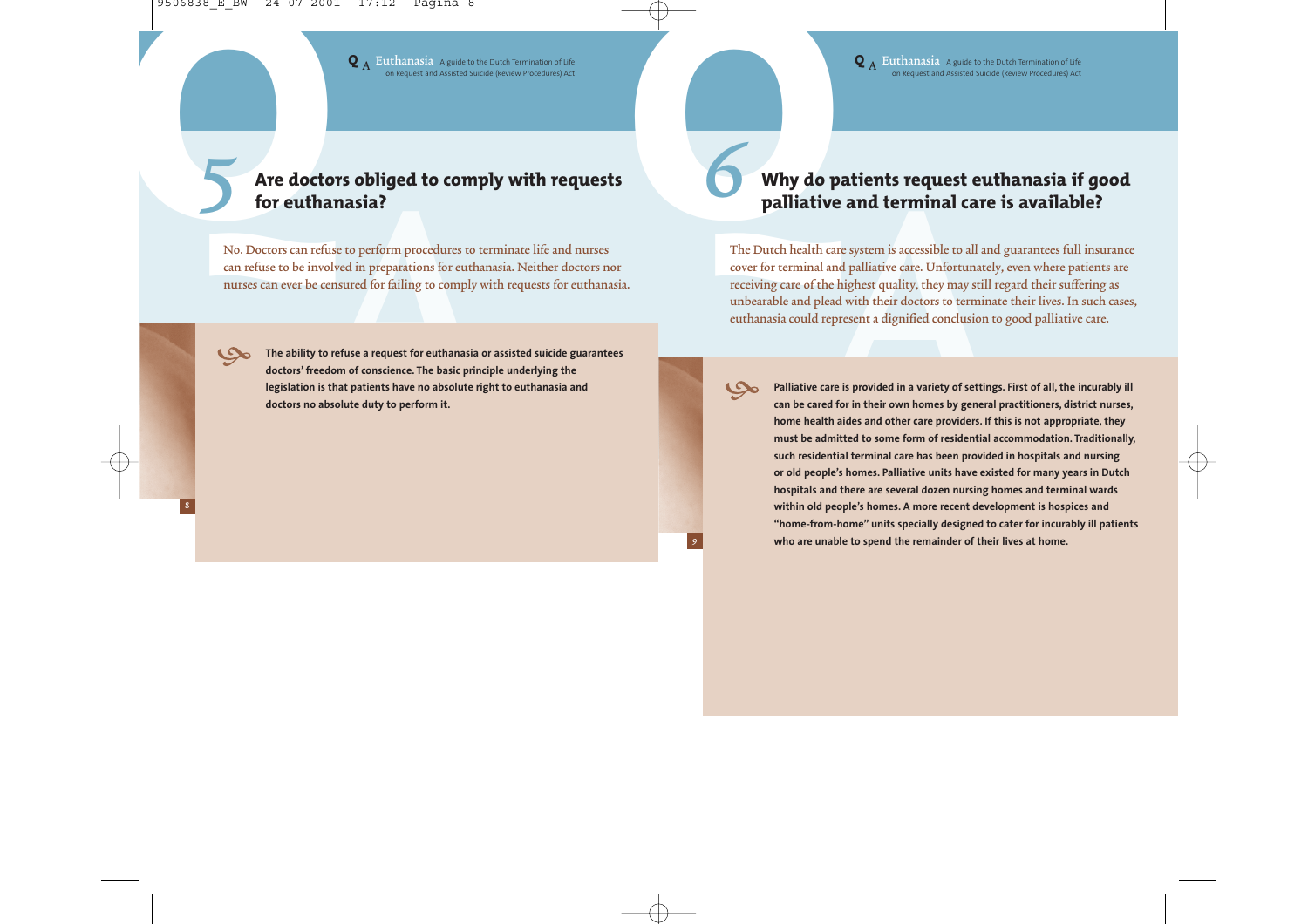- is obliged to notify the municipal pay<br>death from non-natural causes. In the<br>suicide, he compiles a report based on<br>dix III).<br>ogist also compiles a report establishi<br>lue to non-natural causes. He sends t<br>who must give con Q A Euthanasia A guide to the Dutch Termination of Life<br>
on Request and Assisted Suicide (Review Procedures) Act<br>
on Request and Assisted Suicide (Review Procedures)<br>
∴<br>
The doctor is obliged to notify the municipal patho
	- The pathologist also compiles a report establishing that the patient's death was due to non-natural causes. He sends this to the Public Prosecutor, who must give consent for burial.
	- The regional euthanasia review committee receives these two reports, plus a statement by the independent physician consulted by the doctor and any written directive by the deceased (see Q 10).
	- The committee assesses whether the doctor has acted in accordance with the due care criteria (see Q 3). If it concludes that he has, no further action is taken against him.
	- п If the committee finds that the doctor has not acted in accordance with the due care criteria, it reports its findings to the Public Prosecution Service and the regional health inspector. These two agencies will then consider what action, if any, should be taken against the doctor.



10

7

**An important feature of the legislation is that the regional review committees (each of which includes a doctor) have discretion to decide whether or not a doctor has satisfied the due care criteria. The reason for this is that research has shown that doctors are more likely to report cases of euthanasia if their own peers have a hand in the initial review of them. Otherwise, they feel that they face the threat of immediate condemnation by the Public Prosecution Service (see Q 9).**

# **What is the procedure for consulting an independent physician?**

Many physician complies with a requeolleague who is neither connected with<br>tient. The independent physician must<br>the progression of the illness, establis<br>is both voluntary and well-considered<br>attending physician in writing What is the anti-<br> **C**<br>
Before the attending<br>
Experience the attending<br>
first consult a colleage<br>
treating the patient. 7 Before the attending physician complies with a request for euthanasia, he must first consult a colleague who is neither connected with him nor involved in treating the patient. The independent physician must see the patient for himself, review the progression of the illness, establish whether the request for euthanasia is both voluntary and well-considered, and communicate his findings to the attending physician in writing.

8

**A network has been set up in the Netherlands of general practitioners and other physicians trained to assist doctors facing decisions relating to the terminal stages of life (the SCEN project). Attending physicians dealing with requests for euthanasia should preferably consult one of these doctors.**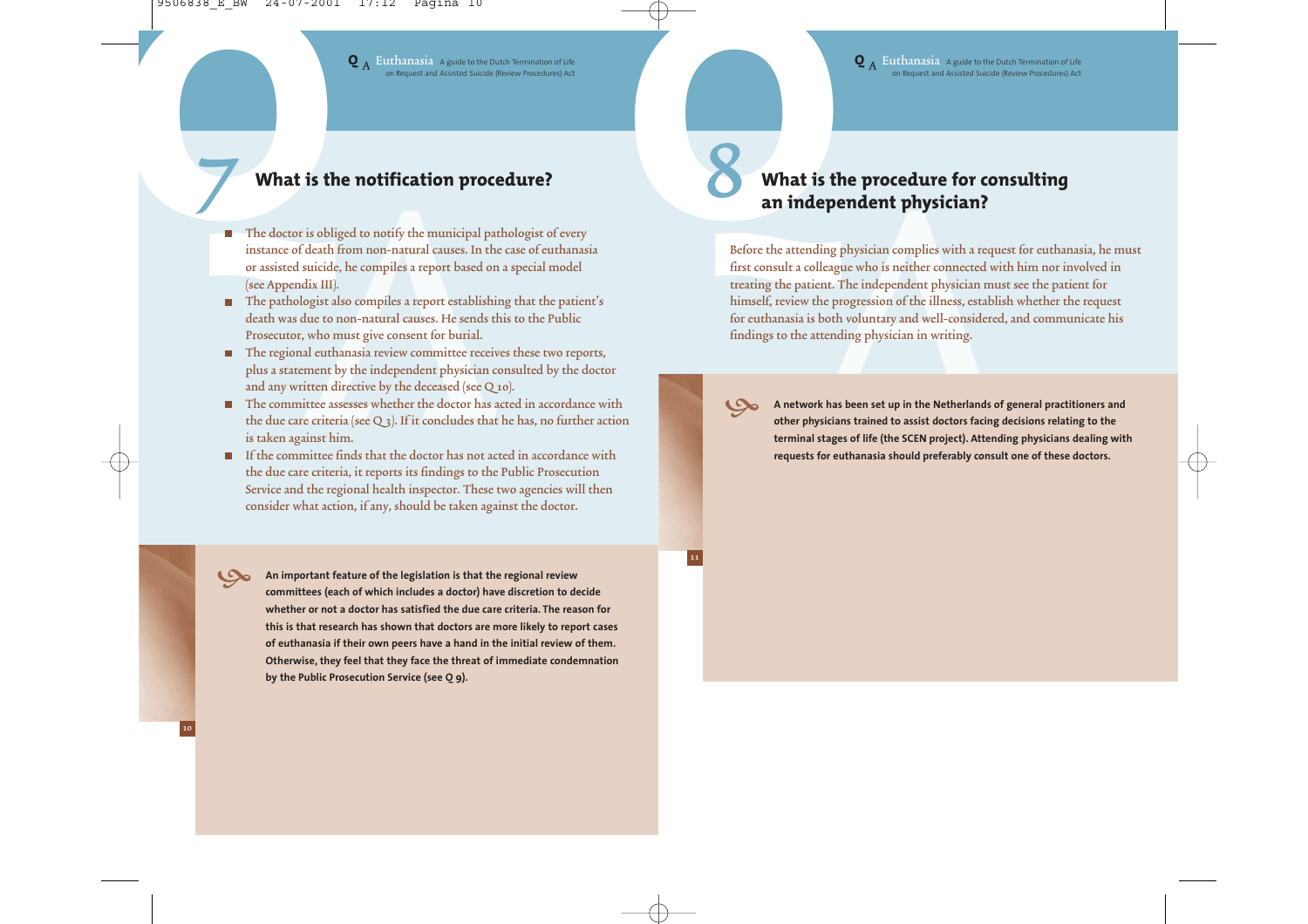**Example 18 and 18 and 18 and 18 and 18 and 18 and 18 and 18 and 18 and 18 and 18 and 18 and 18 and 18 and 18 and 18 and 18 and 18 and 18 and 18 and 18 and 18 and 18 and 18 and 18 and 18 and 18 and 18 and 18 and 18 and 18** 

# **Does a written directive have the same status as an oral request?**

**Q** A Euthanasia A guide to the Dutch Termination of Life on Request and Assisted Suicide (Review Procedures) Act

ises written directives (living wills) as<br>
rms of request for euthanasia. The rec<br>
ecially important where a doctor deci<br>
thanasia in circumstances where the p<br>
ishes orally. In such circumstances, a<br>
lered request for eut The Act recognises written directives (living wills) as well as oral requests as legitimate forms of request for euthanasia. The recognition of written directives is especially important where a doctor decides to comply with a request for euthanasia in circumstances where the patient is no longer able to express his wishes orally. In such circumstances, a written directive counts as a well-considered request for euthanasia, but its existence can never discharge the doctor from his duty to reach his own decision on the request in the light of the statutory due care criteria.

**The five regional review committees have been in operation since 1 November 1998. Under the new Act, they are no longer obliged to report cases to the Public Prosecution Service if they feel that the statutory due care criteria have been met. The committees are also responsible for the registration of cases of termination of life on request or assisted suicide notified to them. This does not mean, however, that they have taken over the role of the Public Prosecution Service, since their remit goes no further than assessing whether the due care criteria have been met. The Public Prosecution Service is still free to institute an investigation in any case** <sup>12</sup> **where there is reason to suspect that a crime has been committed.**

**The doctor must normally give serious consideration to any written directive.**  $\infty$ **The only exception is where he has reason to believe that the patient was not competent to make a reasonable appraisal of his own interests at the time when he signed it. In that case, the directive will not constitute a request for euthanasia within the meaning of the Act. It is important that the doctor and patient discuss the terms of the directive, if at all possible.**

> **The statutory provision for written directives makes it possible for patients to indicate in advance that they wish their lives to be terminated if they eventually find themselves experiencing unbearable suffering with no prospect of improvement, in circumstances which render them incapable of expressing their wishes personally. Since the Act applies only to termination of life on request, it follows that it is not applicable to patients who have made no advance directive and are unable to decide or express their wishes. The government will make additional statutory provision for this category of patients.**

13

and Flevoland; North Holland; South Holland and Zeeland; North Brabant and Limburg.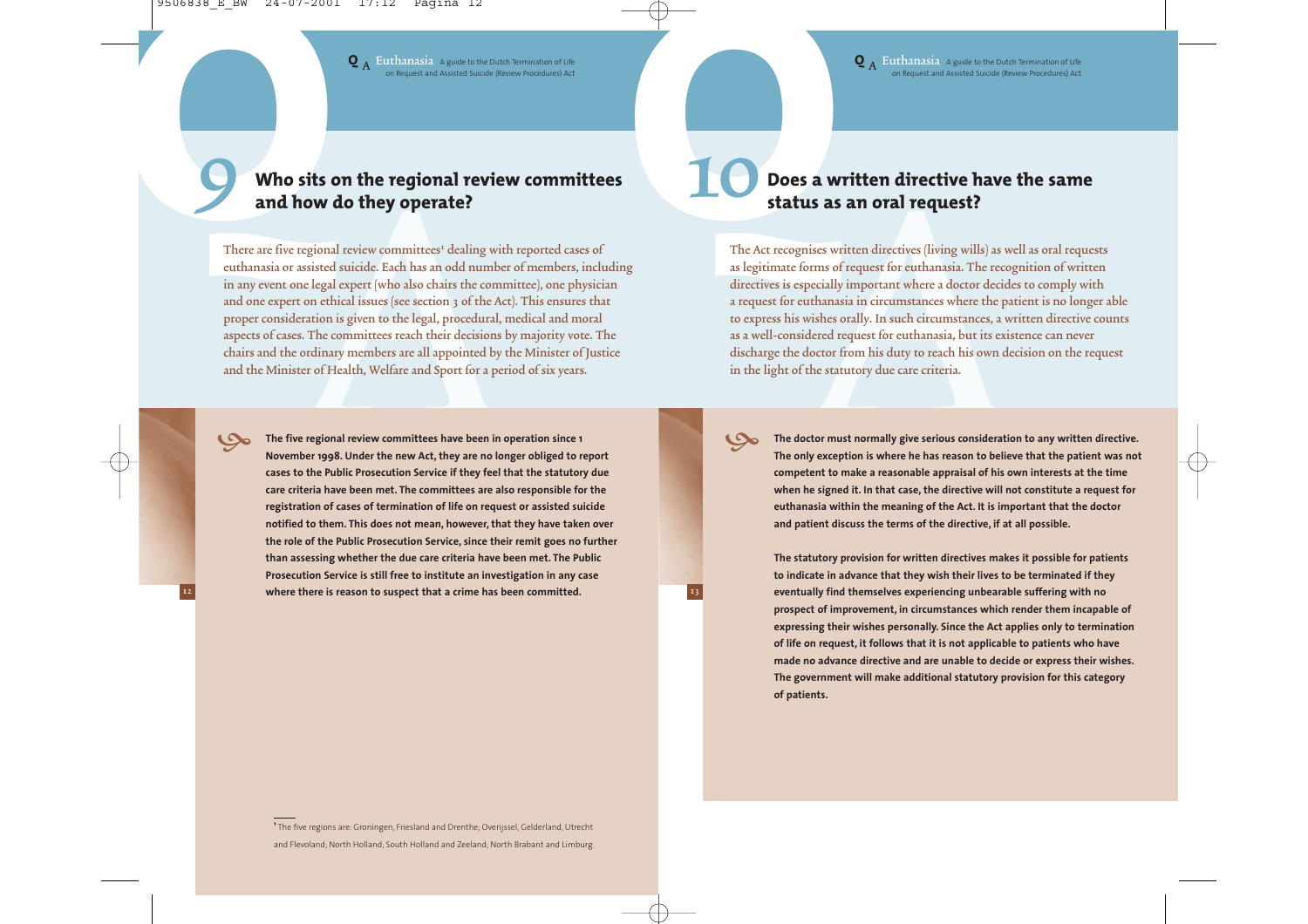### 11 **What is the definition of "unbearable Fig. 2** Does "unbearable suffering" include suffering" include suffering with no prospect of improvement"?

- **Q** A Euthanasia Aguide to the Dutch Termination of Life on Request and Assisted Suicide (Review Procedures) Act on Request **of improvement if the sum of the sum of the patient's** and **suffering** is without prospect of imp
	- without prospect of improvement if<br>inion. In other words, if doctors agree<br>will not improve.<br>It to establish objectively whether suf<br>committee examines each individual<br>could reasonably conclude that the pa<br>is and action mu It is difficult to establish objectively whether suffering is unbearable. П The review committee examines each individual case to establish whether the doctor could reasonably conclude that the patient was suffering unbearably.

14

**The doctor and patient must discuss every possible alternative treatment. As long as a feasible alternative is available, there is, in a medical sense, a prospect of improvement. This can be assessed objectively. By contrast, the extent to which suffering is unbearable is a highly subjective matter. Nevertheless, where suffering is not obvious either to himself or to the patient's relatives or carers, the doctor will have to try to imagine what the patient is feeling and – based on his medical experience – attempt to assess his suffering objectively.**

a psychological illness and his suffering<br>mplaint, it is difficult to assess object<br>is voluntary and well-considered. In st<br>ld consult not one but two independe<br>be a psychiatrist, and they must perso<br>atient. The doctor may **Does "unl<br>
psycholog**<br>
If a patient has a psycholog<br>
Lif a patient has a psycholog<br>
for euthanasia is volu If a patient has a psychological illness and his suffering is not primarily caused by a physical complaint, it is difficult to assess objectively whether a request for euthanasia is voluntary and well-considered. In such cases, the attending physician should consult not one but two independent specialists, at least one of whom must be a psychiatrist, and they must personally examine and interview the patient. The doctor may plead force majeure, but such a plea will be treated with great reserve. In most cases, the Public Prosecution Service will institute proceedings, and it will be left to the court to decide whether a plea of force majeure is justified.

> **In 1994, a psychiatrist was convicted of assisting a suicide at the request of a patient whose suffering was psychological (the Chabot judgment), though no penalty was imposed. In upholding the conviction, the Supreme Court held that, if the cause of suffering was psychological, the court must exercise the utmost caution in establishing whether the circumstances constituted force majeure. In April 1995, the Medical Disciplinary Tribunal came to the same conclusion as the Supreme Court and the psychiatrist was reprimanded.**

15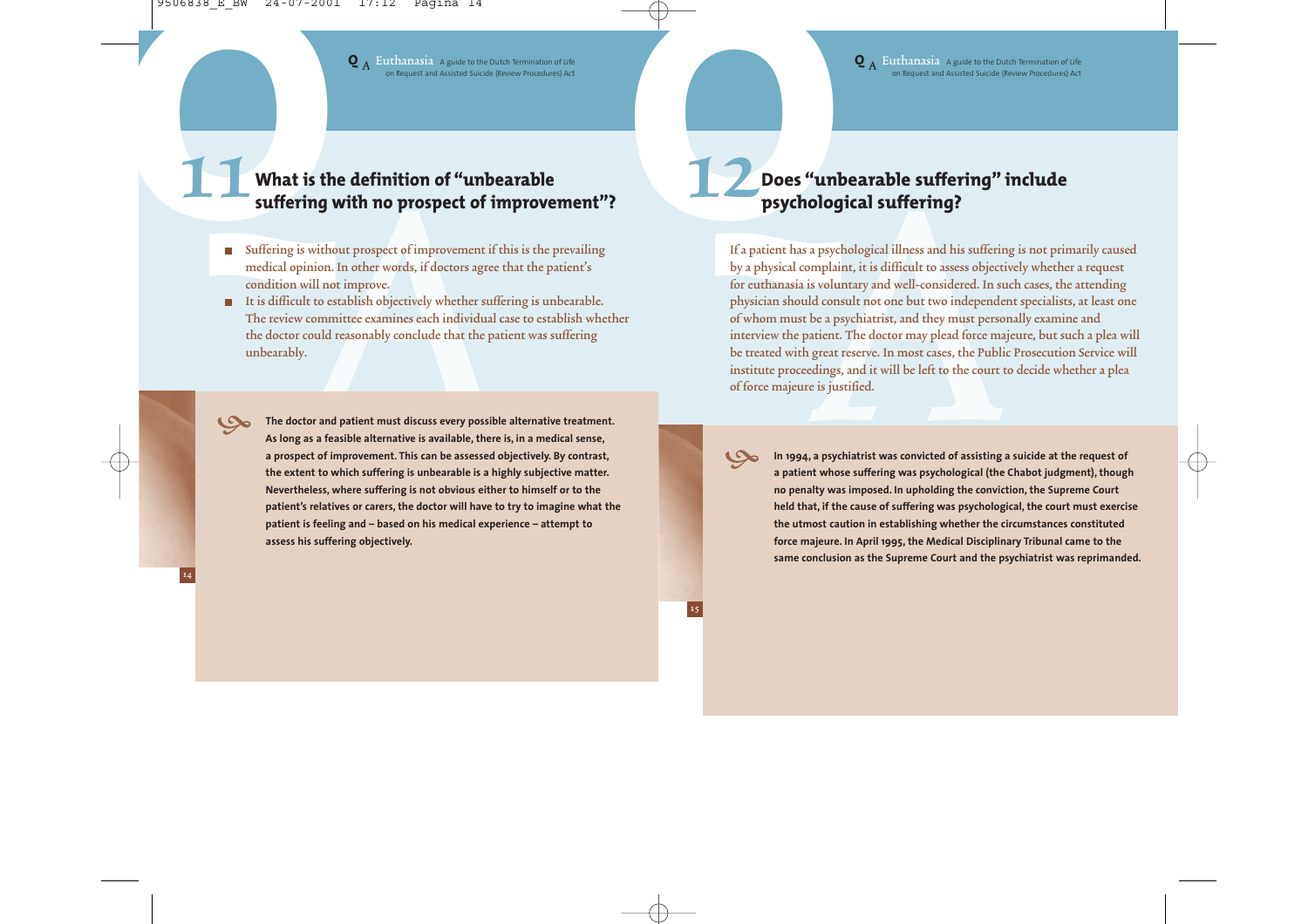# 13 **Can euthanasia be performed in cases**

t form of dementia is Alzheimer's distinues.<br>
fulness. The presence of dementia or s<br>
reason to comply with a request for t<br>
For some people, however, the very p<br>
dementia and the eventual associated<br>
eint reason to make a Q A Euthanasia Aguide to the Dutch Termination of Life<br>
on Request and Assisted Suicide (Review Procedures) Act<br> **Can euthanasia be performed in cases**<br>
of **dementia?**<br>
The commonest form of dementia is Alzheimer's disease assisted suicide. For some people, however, the very prospect of one day suffering from dementia and the eventual associated loss of personality and dignity is sufficient reason to make an advance directive covering this possibility. Each case will have to be individually assessed to decide whether, in the light of prevailing medical opinion, it can be viewed as entailing unbearable suffering for the patient with no prospect of improvement.

16

**In response to questions on this subject in the House, the Minister of Health, Welfare and Sport stated that dementia can make the patient's quality of life unacceptable if he himself regards his condition in this way, but that even then the doctor must decide whether the patient's suffering is unbearable and without prospect of improvement in the light of prevailing medical opinion.**

# **of dementia?** 14**But is it not the duty of the doctor to preserve life? The dementia?**

main duty is indeed to preserve life. E<br>ty of care. However, doctors are oblige<br>neir patients to die with dignity. They<br>cal treatments. When all treatment op<br>doctor is responsible for relieving suff<br>6 study (see Q 18) show **But is it n**<br>**Part is it n**<br>**Preserve l**<br>Yes. A doctor's main c<br>the medical duty of can to enable their pa Yes. A doctor's main duty is indeed to preserve life. Euthanasia is not part of the medical duty of care. However, doctors are obliged to do everything they can to enable their patients to die with dignity. They may not administer pointless medical treatments. When all treatment options have been exhausted, the doctor is responsible for relieving suffering.

**Q** A Euthanasia A guide to the Dutch Termination of Life<br>on Request and Assisted Suicide (Review Procedures) Act

**The 1996 study (see Q 18) showed that doctors in the Netherlands exercise the utmost caution in dealing with end-of-life decisions.**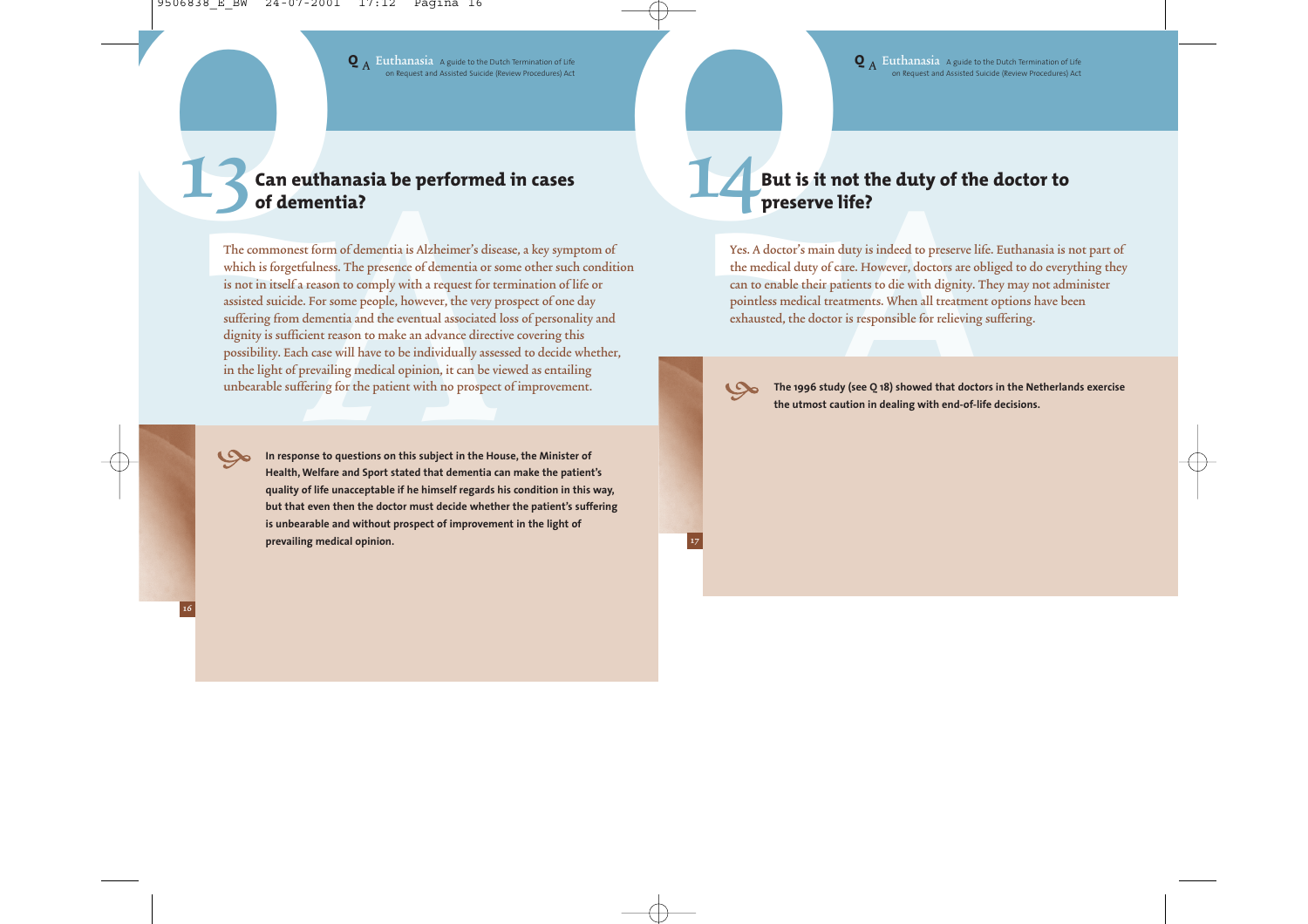# 15 **Can people come from other countries the set of the set of the set of the set of the Netherlands?<br>The seek euthanasia in the Netherlands?**

ble, given the need for a close doctor-<br>dure for the notification and assessme<br>equires the patient to have made a volbe suffering unbearably without any p<br>ble to assess whether this is indeed th<br>nt well. This implies that **Q** A Euthanasia Aguide to the Dutch Termination of Life<br>
on Request and Assisted Suicide (Review Procedures) Act<br> **Can people come from other countries**<br> **Can people come from other countries**<br>
This is impossible, given t request and to be suffering unbearably without any prospect of improvement. In order to be able to assess whether this is indeed the case, the doctor must know the patient well. This implies that the doctor has treated the patient for some time (see Q 3).

**Granting a request for euthanasia places a considerable emotional burden on the doctor. Doctors do not approach the matter lightly. From this point of view too, longstanding personal contact between the doctor and the patient plays an important role.**

18

not special provisions dealing with required<br>life and assisted suicide. The age grousing statutory provisions regarding co<br>Act allows twelve to fifteen-year-olds<br>rental consent for euthanasia to be pe<br>bermits sixteen and s **Can a mir**<br>
The Act contains spec<br>
termination of life an<br>
mirror the existing st<br>
treatment. The Act all The Act contains special provisions dealing with requests from minors for termination of life and assisted suicide. The age groups to which it applies mirror the existing statutory provisions regarding consent for medical treatment. The Act allows twelve to fifteen-year-olds to request euthanasia, but requires parental consent for euthanasia to be performed in these cases. By contrast, it permits sixteen and seventeen-year-olds to make such decisions for themselves, although it prescribes that their parents must always be involved in discussions on them. Before complying with requests from minors, doctors must of course always satisfy themselves that the patient's suffering is unbearable and without prospect of improvement, and that the usual due care criteria have been met.

**Q** A Euthanasia A guide to the Dutch Termination of Life<br>on Request and Assisted Suicide (Review Procedures) Act

**Experience shows that in practice the vast majority of cases of euthanasia (90 per cent) relate to patients with terminal cancer. This is equally true of young people's requests for euthanasia. In these extremely rare cases, the parents or guardian should normally be able to reconcile themselves with the wishes of the child. The attending physician, the patient and his parent or guardian usually discuss the question at length, and failure to reach agreement is almost unknown.**

19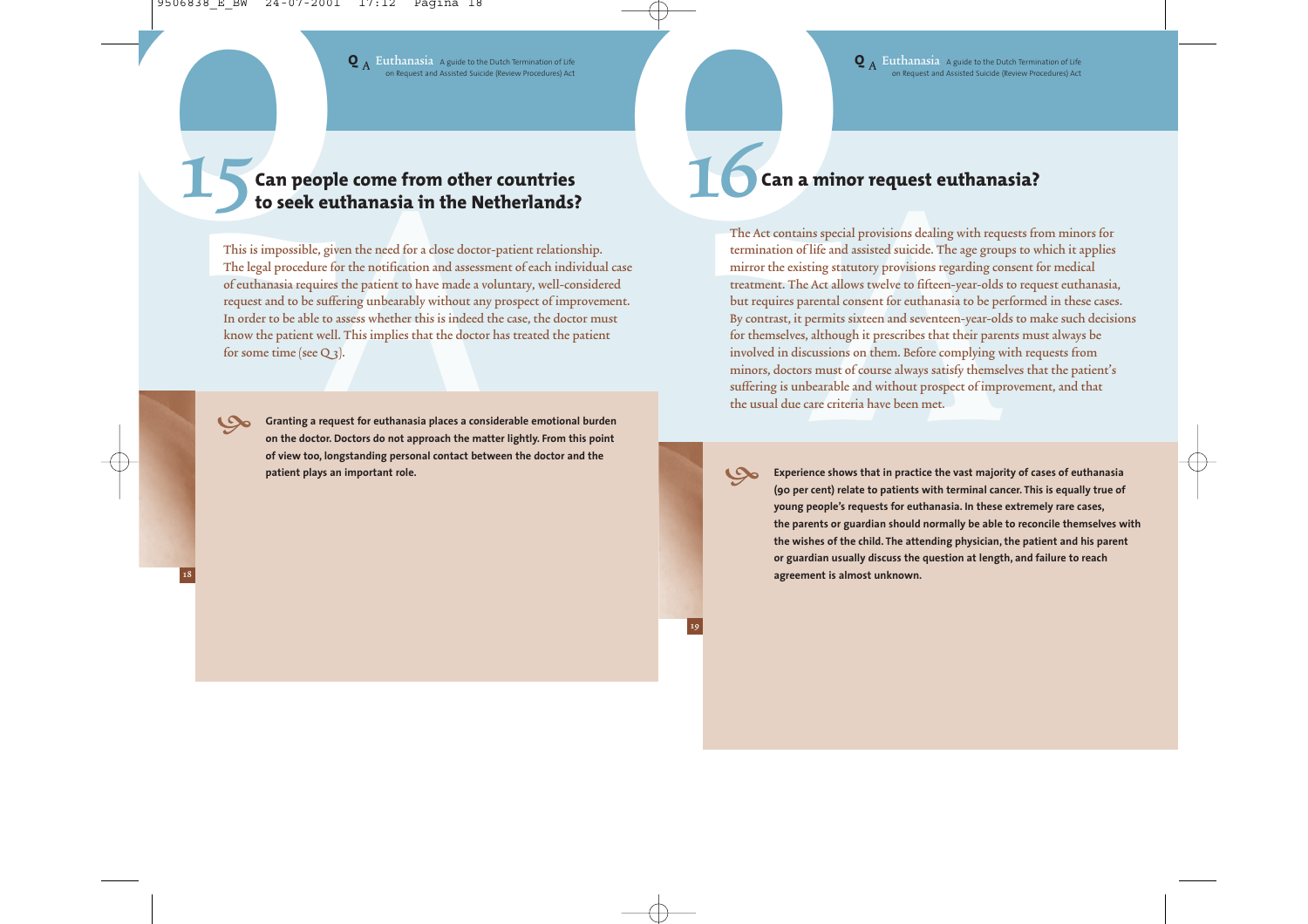# **Q** A Euthanasia *A guide to the Dutch Termination of Life*<br>
on Request and Assisted Suicide (Review Procedures) Act<br> **IS Dutch law on euthanasia compatible with its duty under international law to defend its citizens' rig** 17 **Is Dutch law on euthanasia compatible with international conventions guaranteeing the right to life?**

**ght to life?**<br>
ernment does not believe that the nevernational law to defend its citizens' rivernment or by individuals. That dutide 6 of the UN's International Coven<br>
and article 2 of the European Convent<br>
underlies both violation by government or by individuals. That duty is laid down, for example, in article 6 of the UN's International Covenant on Civil and Political Rights (ICCPR) and article 2 of the European Convention on Human Rights (ECHR). What underlies both provisions is respect for life. The conventions deprive government and others of the right to take an individual's life against his will (except in specified circumstances).

These provisions are not intended to perpetuate unbearable suffering where there is no prospect of improvement, but rather to offer the individual protection against the violation of his right to life. Neither the wording nor the drafting procedure clarifies what constitutes such unlawful violation. It is generally believed that signatories to the conventions have considerable freedom to interpret their broadly worded provisions within their own national legal systems. However, even if the conventions cannot be interpreted as imposing a general prohibition on the termination of life on request or assisted suicide, the national provisions of signatory states must certainly provide sufficient protection to meet the criterion of "respect for life". This is the basis of Dutch legislation on euthanasia. Performing euthanasia in response to a voluntary request from a patient does not constitute intentional deprivation of life within the meaning of the articles of the conventions cited above.

**(a) in defence of any person from unlawful violence; (b) in order to effect a lawful arrest (…).**

**The new Act is therefore not incompatible with international conventions and the most fundamental human rights laid down in them. The Dutch governmen<sup>t</sup> vigorously endorses these rights, but does not go so far as to forbid individuals to decide for themselves whether or not their lives are worth living. For that reason, suicide is not an offence in the Netherlands, as it is in some other countries.**

**Q** A Euthanasia A guide to the Dutch Termination of Life<br>on Request and Assisted Suicide (Review Procedures) Act

**Article 2 of the ECHR reads as follows:**

**(1) Everyone's right to life shall be protected by law. No one shall be deprived of his life intentionally save in the execution of a sentence of a court following his conviction of a crime for which this penalty is provided by law.**

**(2) Deprivation of life shall not be regarded as inflicted in contravention of this Article when it results from the use of force which is no more than absolutely necessary:**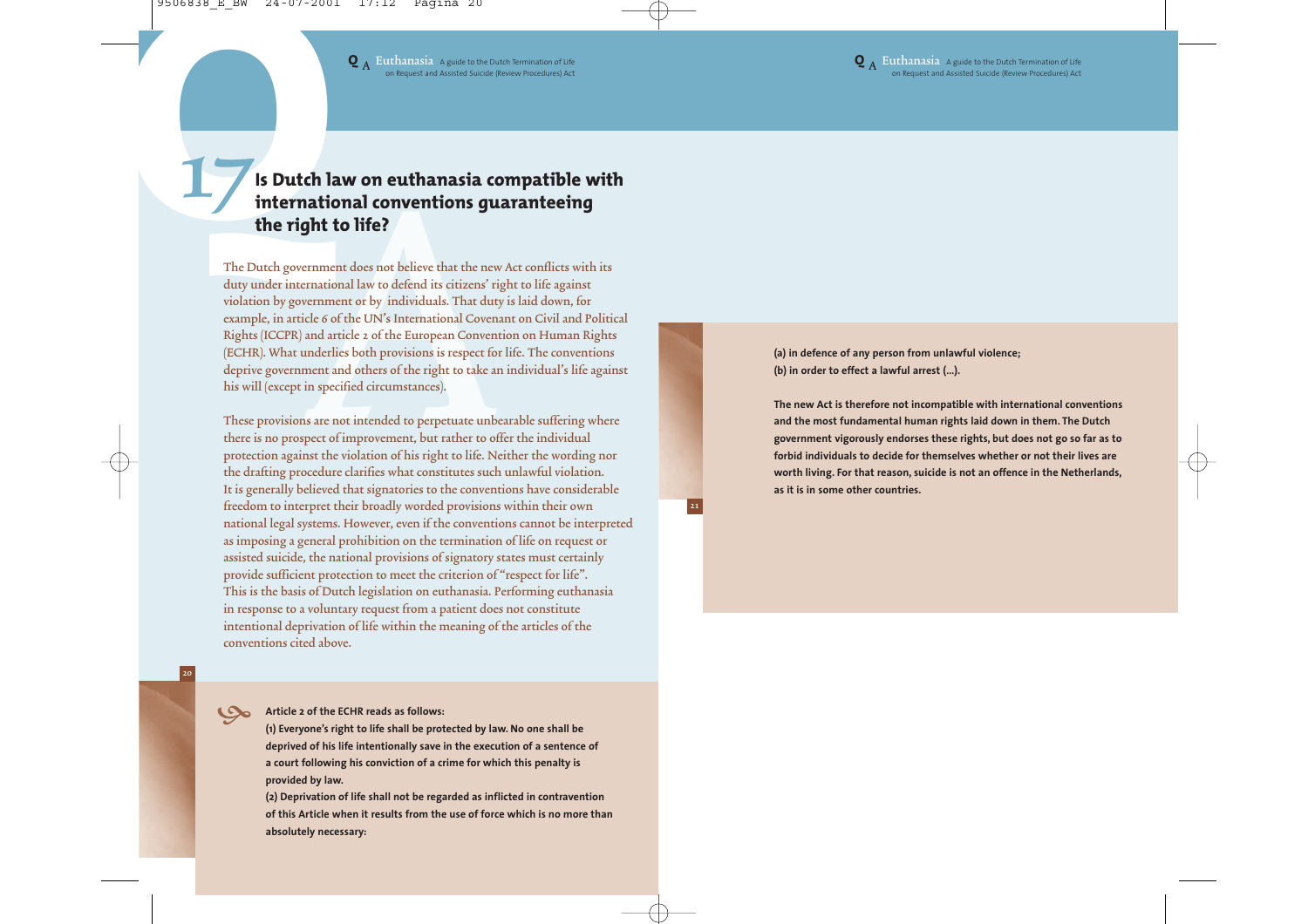

# 18**How willing were doctors to notify cases of euthanasia in 1990-1999?**

**2** A Euthanasia Aguide to the Dutch Termination of Life<br>on Requestand Assisted Suicide (Review Procedures) Act<br>on Requestand Assisted Suicide (Review Procedures) Act<br>**of euthanasia in 1990-1999?**<br>Statistical material obta state of affairs surrounding medical action to terminate life. The last of these will permit comparison with the data from the 1991 and 1996 studies.

22

**The 1996 study included interviews and an anonymised survey of doctors. The results showed no increase in the number of euthanasia cases among vulnerable categories of patients or the less seriously ill. In fact, it showed that the number of cases in which life was terminated without the patient's request had actually decreased over the 1990-1995 period. At the same time, the number of cases of termination of life on request over that period had not risen disproportionately, although the number of notifications of termination of life on request and assisted suicide had tripled. The existence of the notification procedure had led doctors to consult more frequently with colleagues and to record in writing how they had reached their decisions.**

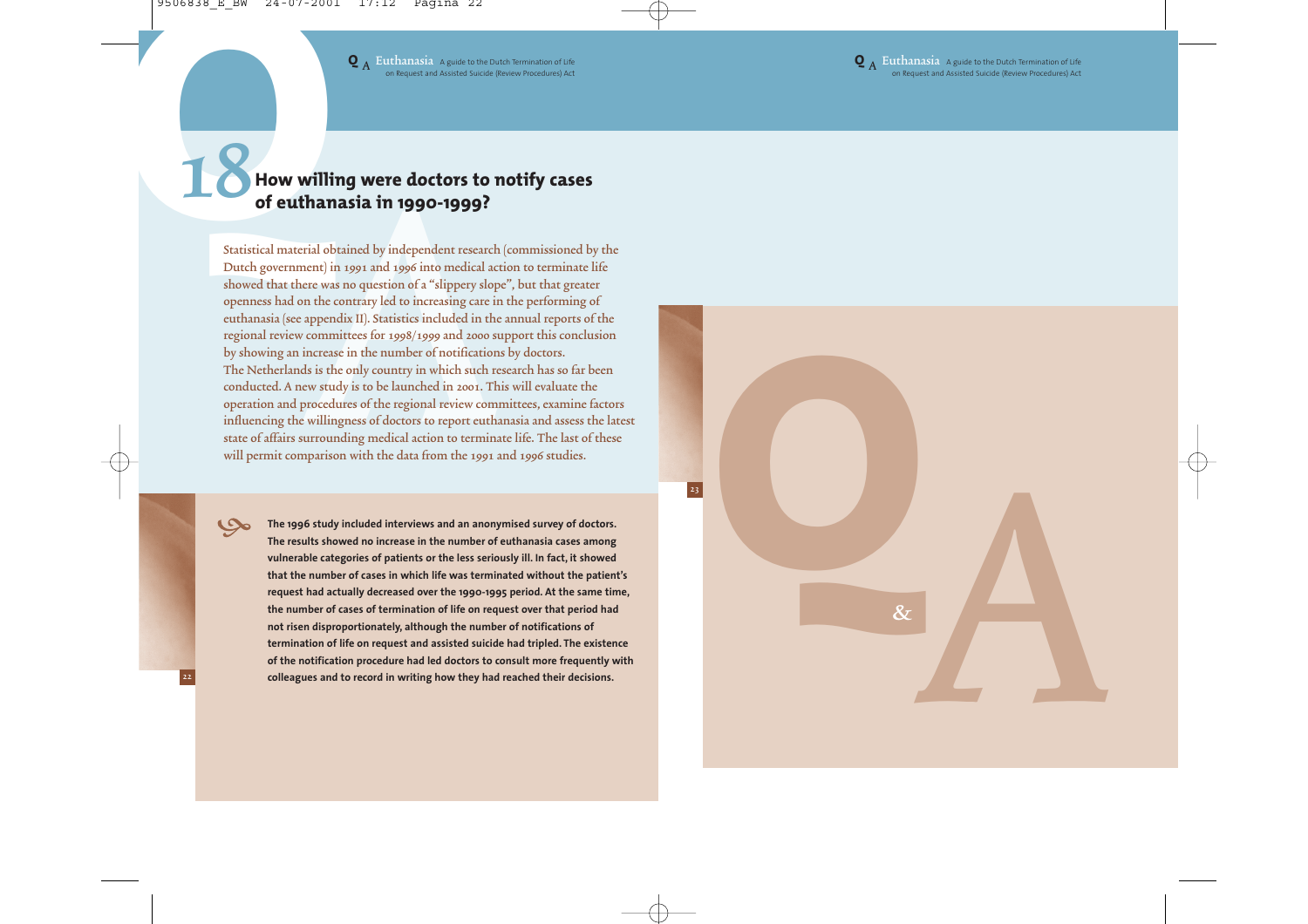### Appendices

I

### **Provisions quoted from:**

I

The Dutch Termination of Life on Request and Assisted Suicide (Review Procedures) Act **(Senate, session 2000-2001, 26 691, no. 137) (debated in the Senate of the States General on 10 April 2001; due to enter into force on a date yet to be decided)**

### Statistics from: II

- the 1996 evaluation of the euthanasia notification procedure, and
- the 2000 annual report of the regional euthanasia review committees
- $\rm III$  Model report for use by doctor following euthanasia or assisted suicide

### Chapter 2. **Due care criteria**

### **Section 2**

- 1. In order to comply with the due care criteria referred to in article 293, paragraph 2, of the Criminal Code, the attending physician must:
- a. be satisfied that the patient has made a voluntary and carefully considered request;
- b. be satisfied that the patient's suffering was unbearable, and that there was no prospect of improvement;
- c. have informed the patient about his situation and his prospects;
- d. have come to the conclusion, together with the patient, that there is no reasonable alternative in the light of the patient's situation;
- e. have consulted at least one other, independent physician, who must have seen the patient and given a written opinion on the due care criteria referred to in a. to d. above; and
- f. have terminated the patient's life or provided assistance with suicide with due medical care and attention.
- 2. If a patient aged sixteen or over who is no longer capable of expressing his will, but before reaching this state was deemed capable of making a reasonable appraisal of his own interests, has made a written declaration requesting that his life be terminated, the attending physician may comply with this request. The due care criteria referred to in subsection 1 shall apply mutatis mutandis.
- 3. If the patient is a minor aged between sixteen and eighteen and is deemed to be capable of making a reasonable appraisal of his own interests, the attending physician may comply with a request made by the patient to terminate his life or provide assistance with suicide, after the parent or parents who has/have responsibility for him, or else his guardian, has or have been consulted.
- 4. If the patient is a minor aged between twelve and sixteen and is deemed to be capable of making a reasonable appraisal of his own interests, the attending physician may comply with the patient's reques<sup>t</sup> if the parent or parents who has/have responsibility for him, or else his guardian, is/are able to agree to the termination of life or to assisted suicide. Subsection 2 shall apply mutatis mutandis.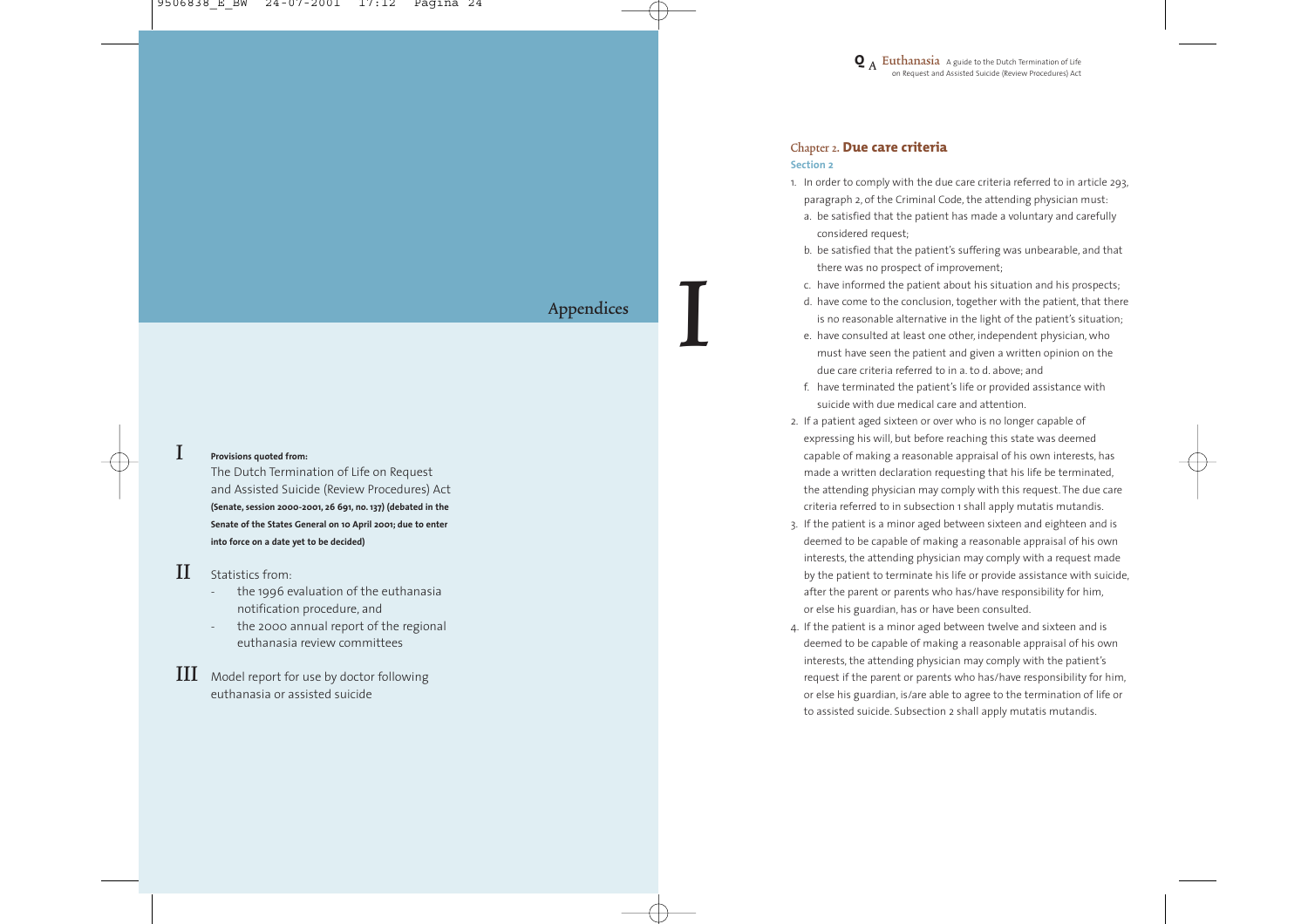

### Statistics from:

the 1996 evaluation of the euthanasia notification procedure, and the 2000 annual report of the regional euthanasia review committees.

### Chapter 3. **Regional review committees for the termination of life on request and assisted suicide**

### **Section 3 Division 1: Establishment, composition and appointment**

- 1. There shall be regional committees to review reported cases of the termination of life on request or assisted suicide as referred to in article 293, paragraph 2, and article 294, paragraph 2, second sentence, of the Criminal Code.
- 2. A committee shall consist of an odd number of members, including in any event one legal expert who shall also chair the committee, one physician and one expert on ethical or moral issues. A committee shall also comprise alternate members from each of the categories mentioned in the first sentence.

### Chapter 4. **Amendments to other legislation**

### **Section 20**

The Criminal Code shall be amended as follows.

### **A**

Article 293 shall read as follows:

### Article 293

- 1. Any person who terminates another person's life at that person's express and earnest reques<sup>t</sup> shall be liable to a term of imprisonment not exceeding twelve years or a fifth- category fine.
- 2. The act referred to in the first paragraph shall not be an offence if it is committed by a physician who fulfils the due care criteria set out in section 2 of the Termination of Life on Request and Assisted Suicide (Review Procedures) Act, and if the physician notifies the municipal pathologist of this act in accordance with the provisions of section 7, subsection 2 of the Burial and Cremation Act.

### **B**

Article 294 shall read as follows:

### Article 294

- 1. Any person who intentionally incites another to commit suicide shall, if suicide follows, be liable to a term of imprisonment not exceeding three years or to a fourth-category fine.
- 2. Any person who intentionally assists another to commit suicide or provides him with the means to do so shall, if suicide follows, be liable to a term of imprisonment not exceeding three years or a fourth-category fine. Article 293, paragraph 2 shall apply mutatis mutandis.

# II

### **Mortality in the Netherlands (population 16 million)**

| Year                                          | 1990    | 1995    | $2000***$ |
|-----------------------------------------------|---------|---------|-----------|
|                                               |         |         |           |
| Total mortality                               | 128,824 | 135,675 |           |
| termination of life on request*<br>$\sim$ $-$ | 1.8%    | 2.4%    |           |
| assisted suicide*                             | 0.3%    | 0.3%    |           |
| termination of life without                   | 0.8%    | 0.7%    |           |
| express request *                             |         |         |           |
|                                               |         |         |           |

(\*estimate)

(\*\*not available)

### **Notification behaviour in cases of euthanasia**

| Year                           | 1990  | 1995  | $2000**$ |
|--------------------------------|-------|-------|----------|
| Estimated number of requests   | 8,900 | 9,700 |          |
| Estimated number               |       |       |          |
| of cases per year:             |       |       |          |
| termination of life on request | 2,300 | 3,600 |          |
| assisted suicide               | 242   | 238   |          |
| termination of life without    |       |       |          |
| express request                | 976   | 913   |          |
| Number of notifications        | 486   | 1,466 | 2,123    |
| Percentage of cases notified   | 18%   | 41%   |          |

(\*\*not available)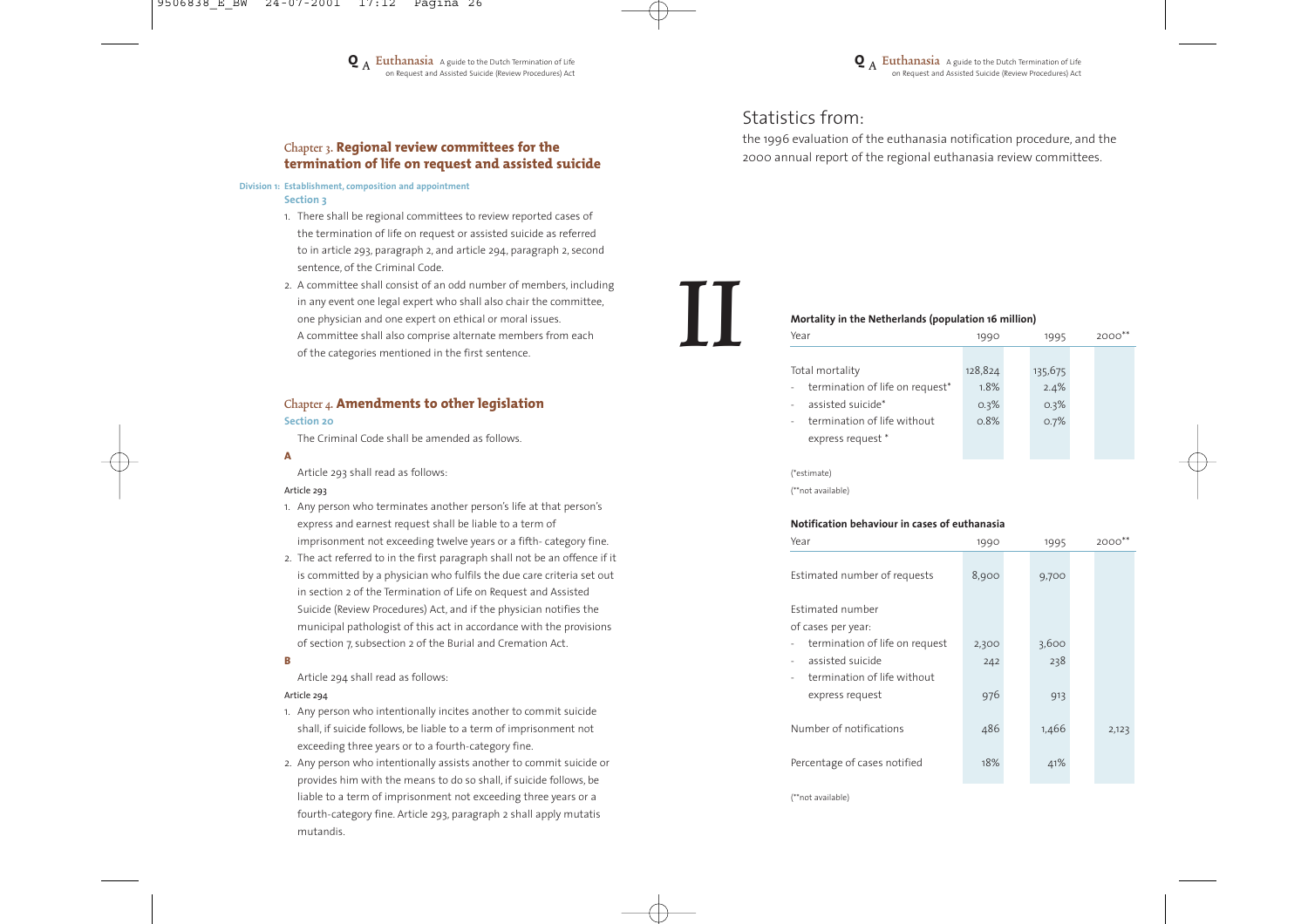

### Model report for use by doctor following euthanasia or assisted suicide

# **III IIII Model report**<br>
For the use of the attending physician in notifying the municipal

pathologist of a death resulting from euthanasia or assisted suicide as referred to in section 2.

In notifying the municipal pathologist of a death from non-natural causes, i.e. euthanasia or assisted suicide, the attending physician is required to submit a repor<sup>t</sup> compiled on the basis of the following model.

**NB:** Please give reasons for your answers to the questions. You are free to include additional information in appendices to your report. If you need more space to answer a question in full, please attach an appendix.

Please remember to indicate clearly to which question or questions the information contained in each appendix refers.

### **PERSONAL PARTICULARS OF THE PHYSICIAN**

| Surname:      |                                                  |                   |
|---------------|--------------------------------------------------|-------------------|
| Initials:     |                                                  | sex: M/F          |
| Position:     | o general practitioner                           |                   |
|               | o attending physician in nursing home            |                   |
|               | o specialist                                     | (give specialism) |
|               | Name of hospital/institution (where applicable): |                   |
| Work address: |                                                  |                   |
| Postcode:     |                                                  |                   |
|               |                                                  |                   |

### **PERSONAL PARTICULARS OF THE DECEASED**

| Surname:                                |          |
|-----------------------------------------|----------|
| Initials:                               | sex: M/F |
| Date of death:                          |          |
| Age:                                    |          |
| Municipality in which death took place: |          |

### **I. THE CASE HISTORY**

- From what disorder(s) was the patient<sup>1</sup> suffering, and since when?
- <sup>2</sup> What medical treatments were attempted?
- 3 Could the patient be cured?
- 4 What was the nature of the patient's suffering?
- 5a Could his/her suffering be relieved?
- 5b If so, what was the patient's view of these options?
- 6 How long do you estimate the patient would have lived had his/her request for euthanasia or assisted suicide not been granted?

### **II. REQUEST FOR EUTHANASIA OR ASSISTED SUICIDE**

- 7a When did the patient request euthanasia or assistance with suicide?
- 7b When did he/she repeat this request?
- 8 In whose presence did the patient make this request?
- 9a Did the patient leave a living will?
- 9b If so, on what date? (please enclose the living will with the report)

<sup>&</sup>lt;sup>1</sup> In this model report, the term "patient" can refer to either sex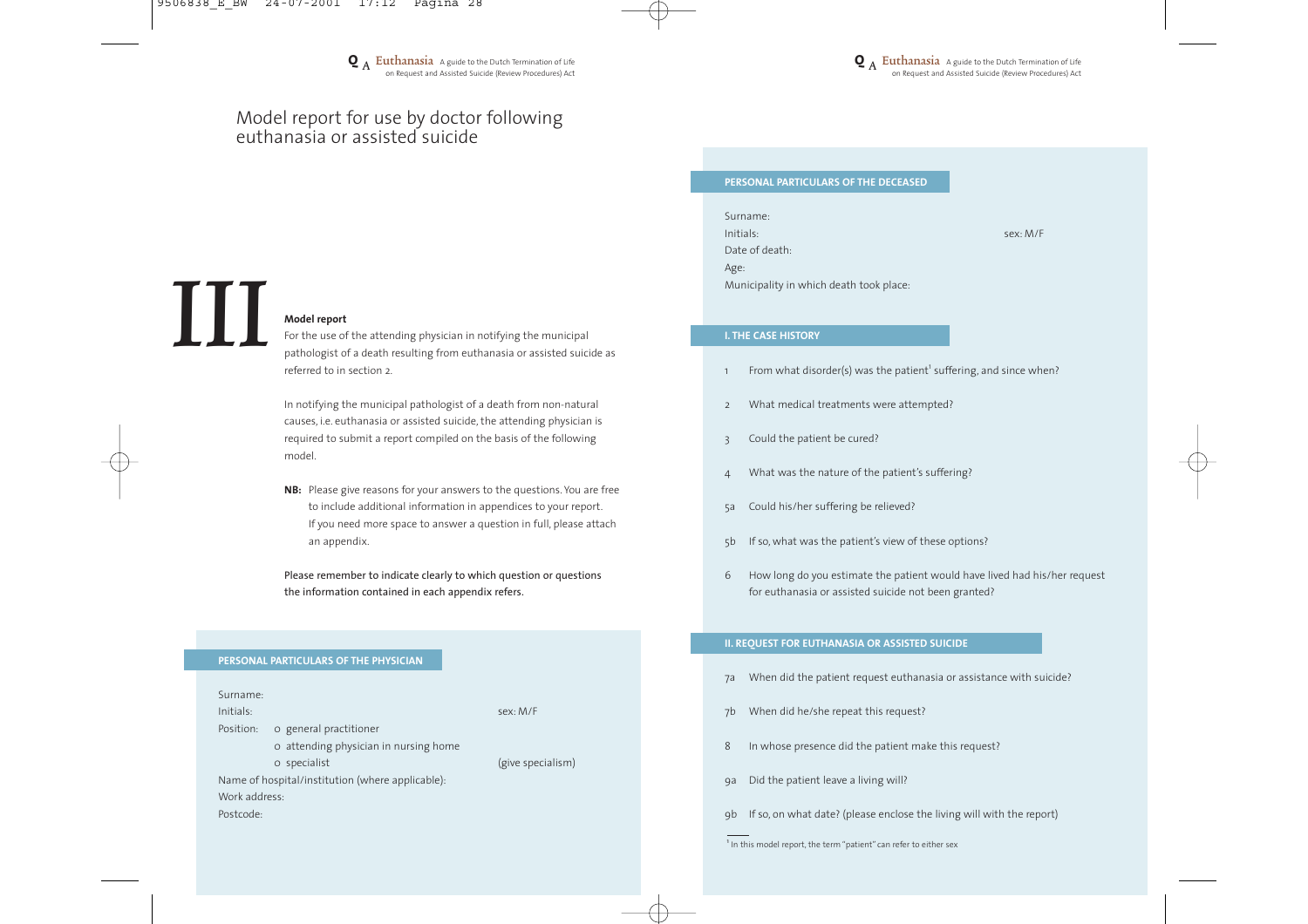

### 9c If not, why not?

- <sup>10</sup> Are there any indications that the patient made the request under pressure from or under the influence of others?
- <sup>11</sup> Was there any reason to doubt that the patient was fully aware of the implications of his/her request and of his/her physical condition at the time he/she made the request?
	- **NB:** The termination of the life of a patient whose suffering was primarily psychological or whose ability to express a well-considered request might have been impaired by, for example, depression or the onset of dementia should be notified in accordance with the procedure for termination of life without the explicit reques<sup>t</sup> of the patient. This also applies if the patient was a minor.
- 12a Did you consult the nursing staff/the patient's carers about terminating the patient's life?
- 12b If so, whom did you consult and what was their view?
- 12c If not, why not?
- 13a Did you consult the patient's family about terminating his/her life?
- 13b If so, whom did you consult, and what was their view?
- 13c If not, why not?

### **III. CONSULTATION**

- <sup>14</sup> Which physician(s) was/were consulted?
- 15a In what capacity? (general practitioner, specialist, psychiatrist, other, i.e. ……)
- 15b Was/were the physician(s) attending the patient?
- 15c What is their relationship to you?
- 16a When did the physician(s) examine the patient?
- 16b If the physician(s) did not examine the patient, why not?
- <sup>17</sup> **NB:** Please enclose the written report compiled by the consultant physician(s) confirming that the patient had no prospect of improvement, that his/her suffering was unbearable, and that his/her request was both explicit and well-considered.

If the physician(s) did not compile a written report: what were their findings in respec<sup>t</sup> of the points referred to above?

### **IV. PERFORMANCE OF EUTHANASIA OR ASSISTANCE WITH SUICIDE**

- 18a Was this a case of:
	- <sup>0</sup> euthanasia (proceed to question 18b)
	- 0 assistance with suicide?
- 18b Who actually performed euthanasia?
- 19 What substances were used, and how were these administered?
- <sup>20</sup> Did you seek information on the method to be applied, and if so, from whom?
- <sup>21</sup> Who else was present when the patient died?